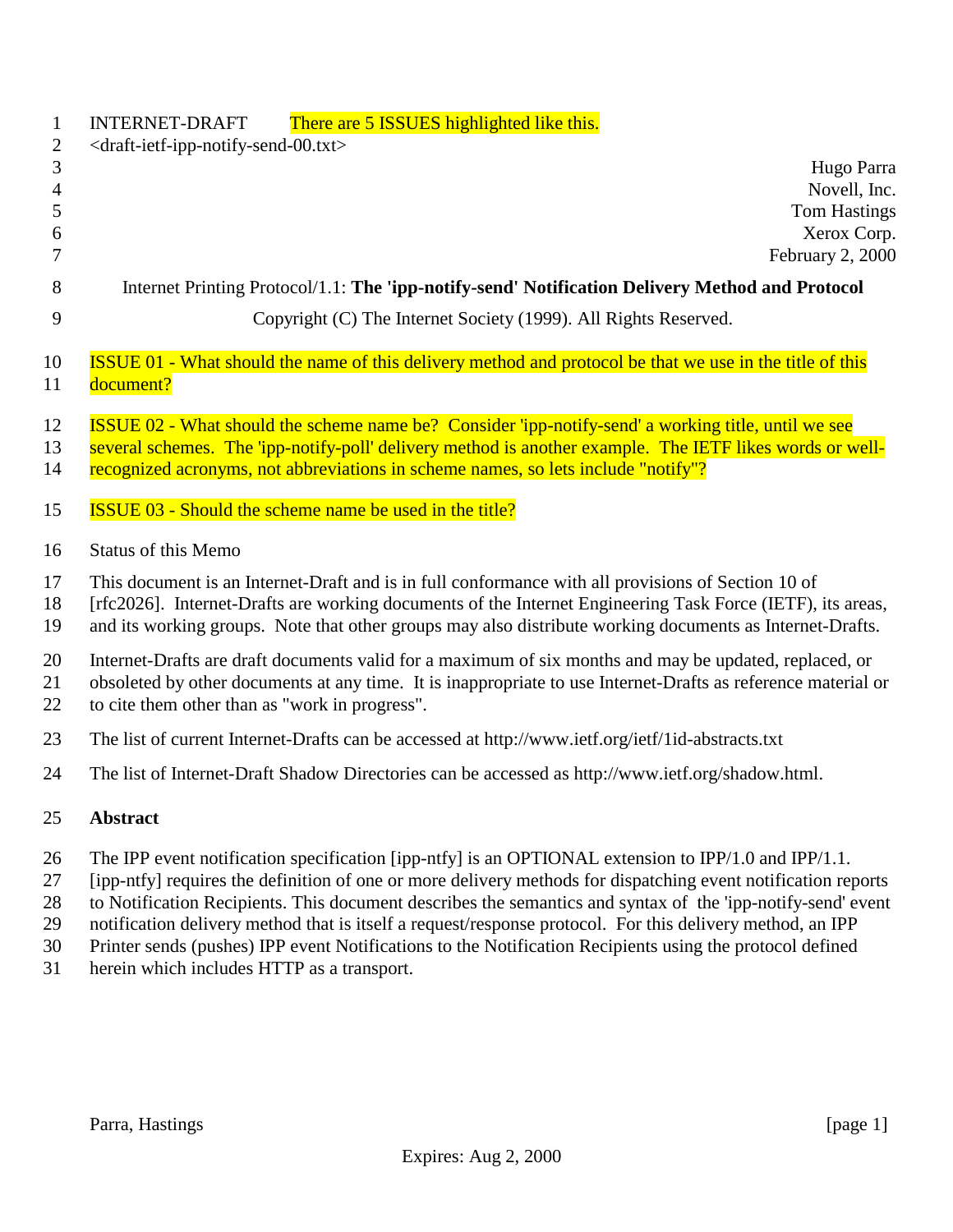- The full set of IPP documents includes:
- Design Goals for an Internet Printing Protocol [RFC2567]
- Rationale for the Structure and Model and Protocol for the Internet Printing Protocol [RFC2568]
- Internet Printing Protocol/1.1: Model and Semantics (this document)
- Internet Printing Protocol/1.1: Encoding and Transport [ipp-pro]
- Internet Printing Protocol/1.1: Implementer's Guide [ipp-iig]
- Mapping between LPD and IPP Protocols [RFC2569]
- 
- The "Design Goals for an Internet Printing Protocol" document takes a broad look at distributed printing
- functionality, and it enumerates real-life scenarios that help to clarify the features that need to be included
- in a printing protocol for the Internet. It identifies requirements for three types of users: end users,
- 43 operators, and administrators. It calls out a subset of end user requirements that are satisfied in IPP/1.0. A
- few OPTIONAL operator operations have been added to IPP/1.1.
- The "Rationale for the Structure and Model and Protocol for the Internet Printing Protocol" document
- describes IPP from a high level view, defines a roadmap for the various documents that form the suite of
- IPP specification documents, and gives background and rationale for the IETF working group's major
- decisions.
- The "Internet Printing Protocol/1.1: Encoding and Transport" document is a formal mapping of the abstract
- operations and attributes defined in the model document onto HTTP/1.1 [RFC2616]. It defines the
- encoding rules for a new Internet MIME media type called "application/ipp". This document also defines
- the rules for transporting a message body over HTTP whose Content-Type is "application/ipp". This
- document defines a new scheme named 'ipp' for identifying IPP printers and jobs.
- The "Internet Printing Protocol/1.1: Implementer's Guide" document gives insight and advice to
- implementers of IPP clients and IPP objects. It is intended to help them understand IPP/1.1 and some of the
- considerations that may assist them in the design of their client and/or IPP object implementations. For
- example, a typical order of processing requests is given, including error checking. Motivation for some of
- the specification decisions is also included.
- The "Mapping between LPD and IPP Protocols" document gives some advice to implementers of gateways
- between IPP and LPD (Line Printer Daemon) implementations.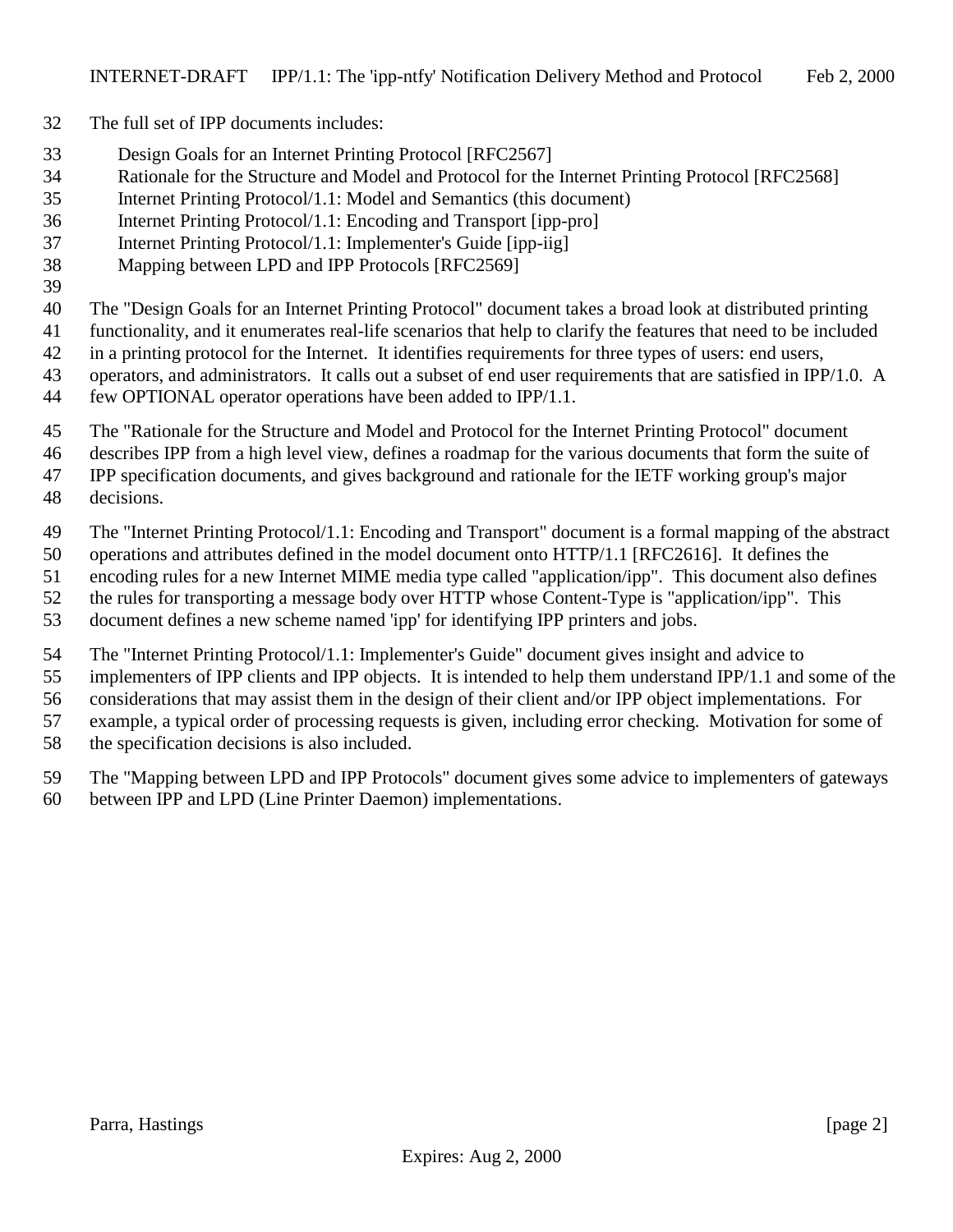| 61                               |                                         |  |
|----------------------------------|-----------------------------------------|--|
| 62                               | <b>Table of Contents</b>                |  |
| 63                               | 1                                       |  |
| 64                               | $\overline{2}$                          |  |
| 65                               | 3                                       |  |
| 66<br>67<br>68<br>69<br>70       | $\overline{4}$<br>4.1<br>4.1.1<br>4.1.2 |  |
| 71<br>72<br>73<br>74<br>75<br>76 | 5<br>5.1<br>5.2.1<br>5.2.2<br>5.2.3     |  |
| 77                               | 6                                       |  |
| 78                               | 7                                       |  |
| 79                               | 8                                       |  |
| 80<br>81                         | 9<br>9.1                                |  |
| 82                               | 10                                      |  |
| 83                               | 11                                      |  |
| 84                               |                                         |  |

85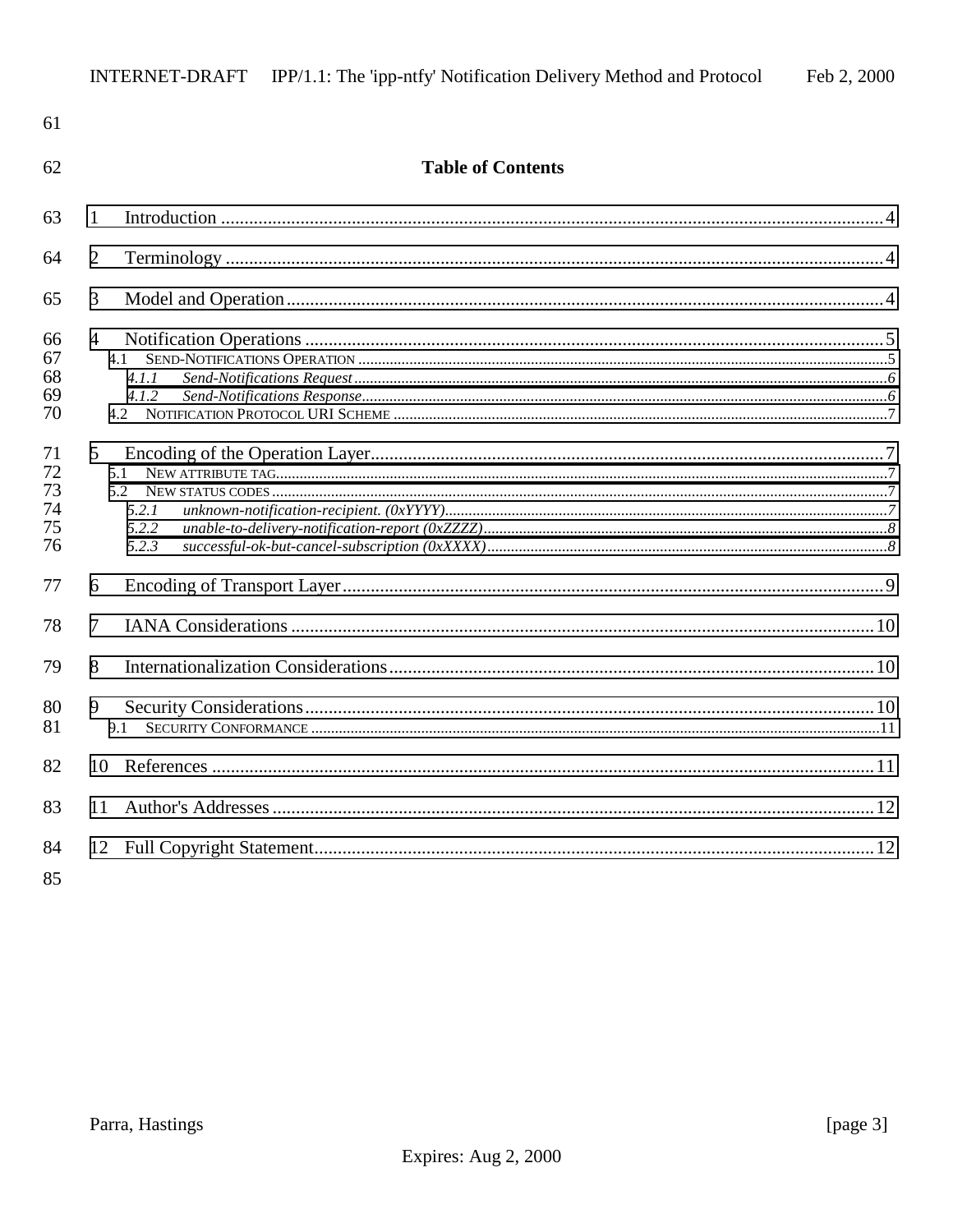<span id="page-3-0"></span>

### **1 Introduction**

 IPP Printers that support the OPTIONAL IPP event notification extension [ipp-ntfy] either a) accept, store, and use notification Subscriptions to generate notification reports and implement one or more delivery methods for notifying interested parties, or b) support a subset of these tasks and farm out the remaining tasks to a Notification Delivery Service. The 'ipp-notify-send' event notification delivery method specified in this document is itself a request/response protocol that may be used in a variety of notification scenarios. Its primary intended use is for IPP Printers to send (push) event notifications to Notification Recipients using the IPP Send-Notifications operation over HTTP. However, it may also be used by IPP Printers to send notification to Notification Services and by Notification Delivery Services to send notifications to the Ultimate Notification Recipients (see [ipp-ntfy]). Furthermore, this protocol can be extended in the future to add other operations, such as querying a Notification Recipient for its capabilities.

# **2 Terminology**

 This document uses terms such as "attributes", "keywords", and "support". These terms have special meaning and are defined in the model terminology [ipp-mod] section 12.2.

- Capitalized terms, such as MUST, MUST NOT, REQUIRED, SHOULD, SHOULD NOT, MAY, NEED
- NOT, and OPTIONAL, have special meaning relating to conformance. These terms are defined in [ipp-
- mod] section 12.1 on conformance terminology, most of which is taken from RFC 2119 [RFC2119].
- This section defines the following additional terms that are used throughout this document:
- REQUIRED: if an implementation supports the extensions described in this document, it MUST support a REQUIRED feature.
- OPTIONAL: if an implementation supports the extensions described in this document, it MAY support 108 an OPTIONAL feature.
- Event Notification (Notification for short) See [ip-ntfy]
- Notification Source See [ipp-ntfy]
- Notification Recipient See [ipp-ntfy]
- Subscription object See [ipp-ntfy]
- Ultimate Notification Recipient See [ipp-ntfy]

### **3 Model and Operation**

- In the IPP Notification Model [ipp-ntfy], one or more Per-Job Subscriptions can be supplied in the Job
- Creation operation or OPTIONALLY as subsequent Create-Job-Subscription operations; one Per-Printer
- Subscription can be supplied in the Create-Printer operation. The client that creates these Subscription objects becomes the owner of the Subscription object.
- When creating each Subscription object, the client supplies the "notify-recipient" (uri) attribute. The
- "notify-recipient" attribute specifies both a single Notification Recipient that is to receive the Notifications

Parra, Hastings [page 4]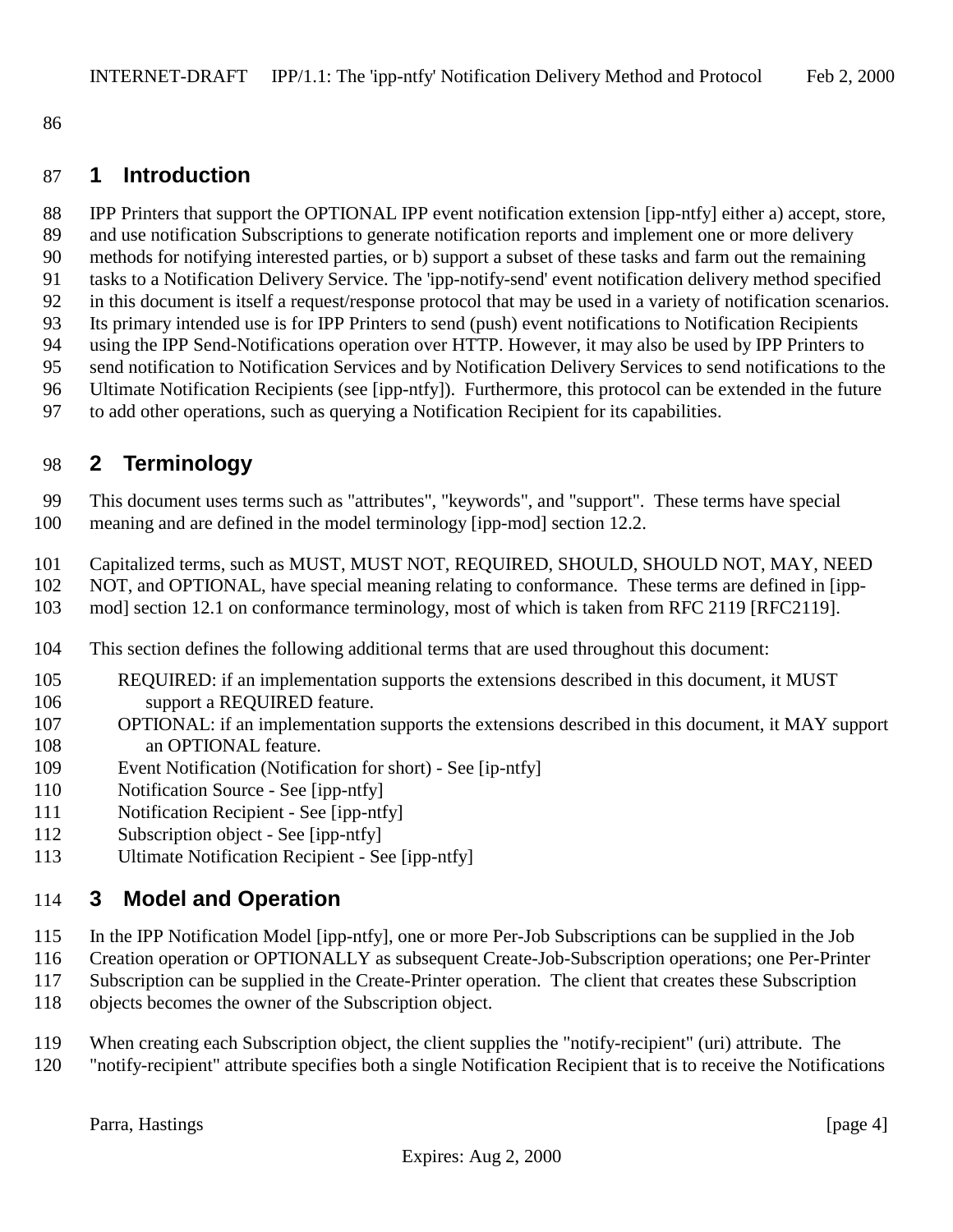- <span id="page-4-0"></span>when subsequent events occur and the method for notification delivery that the IPP Printer is to use. For
- the Notification delivery method defined in this document, the notification method is 'ipp-notify-send' and
- the rest of the URI is the address of the Notification Recipient to which the IPP Printer will send the Send-
- Notifications operations using HTTP as a transport.
- The 'ipp-notify-send' event notification delivery method defined in this document is also a client/server
- protocol. The "client" in this HTTP relationship is the Notification Source described in [ipp-ntfy] while the
- "server" is the Notification Recipient. The Notification Source invokes the Send-Notifications operation
- supported by the 'ipp-notify-send' notification protocol to communicate IPP event Notification contents to
- the Notification Recipient. The Notification Recipient only conveys information to the Notification Source
- in the form of responses to the operations initiated by the Notification Source.
- All requests defined for this protocol will be issued as HTTP POST operations and their corresponding
- HTTP notification responses will be returned in the responses to those HTTP POST operations. Hence,
- Notification Sources that implement the 'ipp-notify-send' delivery method and protocol will need to include
- an HTTP client stack while notification recipients that implement this protocol will need to support an
- HTTP server stack (see section [6](#page-8-0) for more details).

# **4 Notification Operations**

- The Notification Source composes the information defined for an IPP Notification [ipp-ntfy] and sends it
- using the Sent-Notifications operation to the Notification Recipient supplied in the Subscription object.
- The 'ipp-notify-send' delivery method and notification protocol makes extensive use of the operations
- model defined by IPP [rfc2566]. This includes, the use of a URI as the identifier for the target of each
- operation, the inclusion of a version number, operation-id, and request-id in each request, and the definition
- of attribute groups. The Send-Notifications operation uses the Operation Attributes group, but currently has no need for the Unsupported Attributes, Printer Object Attributes, and Job-Object Attributes groups.
- However, it uses a new attribute group, the Notification Attributes group.
- In its 1.0 version, the 'ipp-notify-send' delivery method and notification protocol is composed of a single
- operation, but may be extended in the future as needed (e.g., to find out specific capabilities of an 'ipp-
- notify-send' Notification Recipient). The operation currently defined is Send-Notifications.

# **4.1 Send-Notifications Operation**

- This REQUIRED operation allows a Notification Source to send one or more Notifications to a Notification
- Recipient using HTTP. The operation has been tailored to accommodate the current definition of IPP
- Notification [ipp-ntfy].
- Both Machine-Consumable and Human-Consumable notifications may be sent to a Notification Recipient through this operation.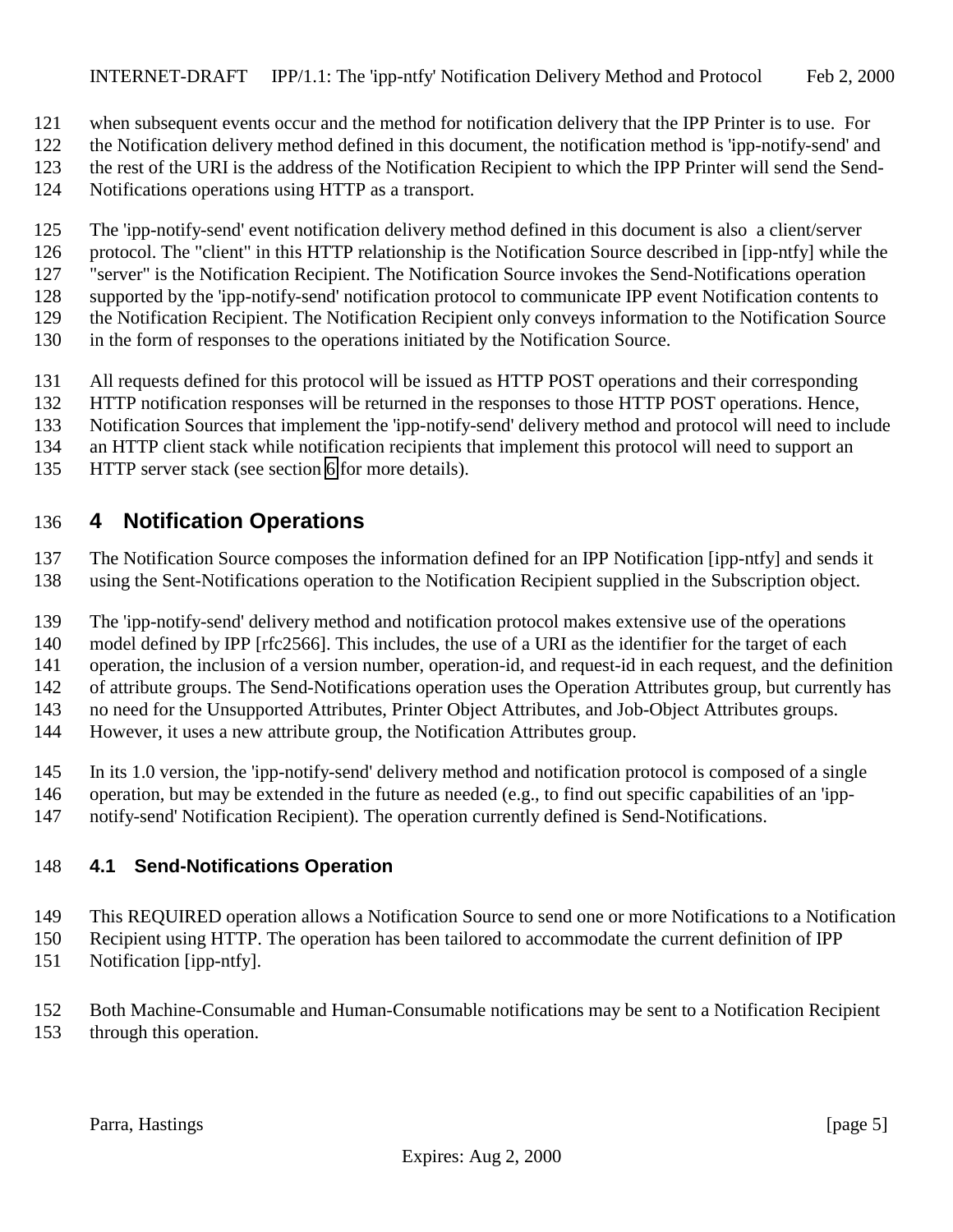#### <span id="page-5-0"></span>**4.1.1 Send-Notifications Request**

| 155 | The following groups of attributes are part of the Send-Notifications Request:                            |
|-----|-----------------------------------------------------------------------------------------------------------|
| 156 | Group 1: Operation Attributes                                                                             |
| 157 | Natural Language and Character Set:                                                                       |
| 158 | The "attributes-charset" and "attributes-natural-language" attributes ads defined in [rfc 2566]           |
| 159 | section 3.1.4.1.                                                                                          |
| 160 |                                                                                                           |
| 161 | Target:                                                                                                   |
| 162 | The URI of the 'ipp-notify-send' Notification Recipient.                                                  |
| 163 | Group 2 to N: Notification Attributes                                                                     |
| 164 | "human-readable-report" (text)                                                                            |
| 165 | The 'ipp-notify-send' Notification Source OPTIONALLY supports this attribute. This attribute is a         |
| 166 | text string generated by the IPP printer or Notification Delivery Service from the contents of the IPP    |
| 167 | Notification suitable for human consumption. If the Notification Source supports this attribute, it       |
| 168 | MUST supply this attribute if the Subscription object contains the "notify-text-format"                   |
| 169 | (mimeMediaType) attribute. The text value of this attribute MUST be localized in the charset              |
| 170 | identified by the "notify-charset" (charset) attribute and the natural language identified by the notify- |
| 171 | natural-language" (naturalLanguage) attribute supplied in the associated Subscription object that         |
| 172 | generates this event Notification. The format of the text value is specified by the value of the          |
| 173 | "notify-text-format" (mimeMediaType) supplied in the associated Subscription object.                      |
| 174 |                                                                                                           |
| 175 | ISSUE 04 - "human-readable-report" has been added to the [ipp-ntfy] Notification Model document,          |
| 176 | so ok to change this description to be a reference to "human-readable-report" in [ipp-ntfy]?              |
| 177 | All of the REQUIRED attributes and any of the OPTIONAL attributes indicated in [ipp-ntfy] for a Push      |
| 178 | event Notification, including "notify-text-format-type" (mimeMediaType), if the "human-readable-          |
| 179 | report" (text) attribute is included, so that the Notification Recipient will know the text format of the |
| 180 | "human-readable-report" (text) attribute value.                                                           |
| 181 | These attributes communicate the same information as the notification attributes by the same name         |

- described in sections 7.4, 7.5, and 7.6 of [ipp-ntfy]. The rules that govern when each individual attribute
- MUST or MAY be included in this operation precisely mirror those specified in [ipp-ntfy].

### **4.1.2 Send-Notifications Response**

 The 'ipp-notify-send' Notification Recipient returns a status code for the entire operation and one for each Notification Report in the request if the operation's status code is other than "success-ok". If the 'ipp-notify- send' notification listener receives a Notification report that it can't pair up with a subscription it knows about, it can return an error status-code to indicate that events associated with that subscription should no longer be sent to it.

Group 1: Operation Attributes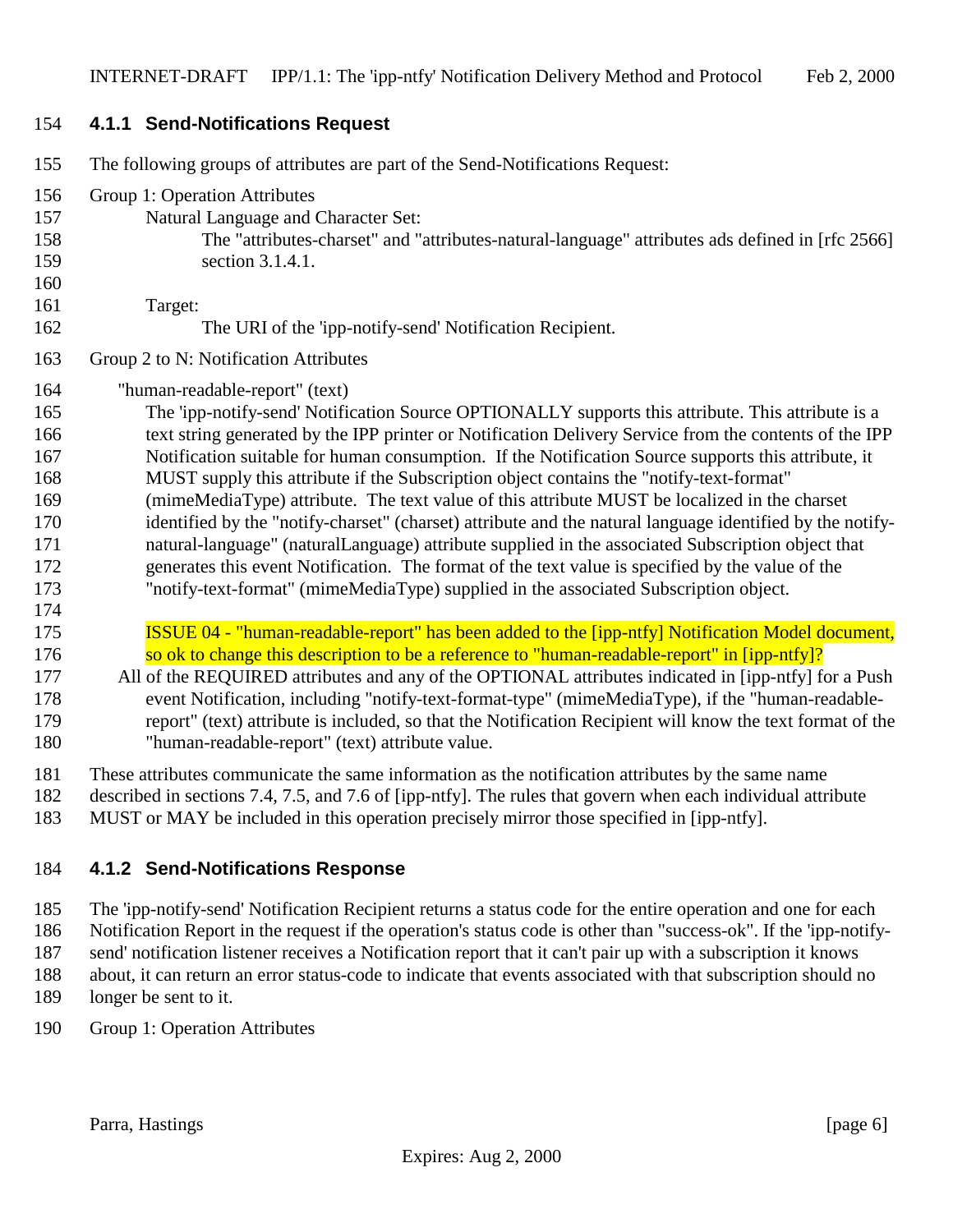- <span id="page-6-0"></span>Natural Language and Character Set:
- The "attributes-charset" and "attributes-natural-language" attributes ads defined in [rfc 2566] section
- 3.1.4.1.
- Group 2 to N: Notification Attributes
- "notification-report-status-code" (type2 enum)
- Indicates whether the 'ipp-notify-send' Notification Recipient was able to consume the n-th
- Notification Report.

### **4.2 Notification Protocol URI Scheme**

- The 'ipp-notify-send' event notification delivery method uses the 'ipp-notify-send' URI scheme in the
- "notify-recipients" attribute in the Subscription object in order to indicate the event notification delivery
- method defined in this document. The remainder of the URI indicates the host and address of the
- Notification Recipient that is to receive the Send-Notification operation.

 REPEAT OF ISSUE 02 - What should the scheme name be? Consider 'ipp-notify-send' a working title, 204 until we see several schemes.

# **5 Encoding of the Operation Layer**

 The 'ipp-notify-send' event notification delivery method and protocol uses the same operation layer encoding model and syntax as IPP [ipp-pro] with two extensions:

### **5.1 New attribute tag**

- A new notification attributes tag is defined:
- 210 notification-attributes-tag =  $%x07$ ; tag of 7

#### **5.2 New status codes**

- ISSUE 05 Should we move the status codes into the Notification Model document in order to have the
- 213 same status codes for any other delivery method that might be defined?
- The following status codes are defined:

### **5.2.1 unknown-notification-recipient. (0xYYYY)**

- The Notification Recipient returns this status code in order to indicate that the intended Ultimate
- Notification Recipient is not known to the Notification Recipient.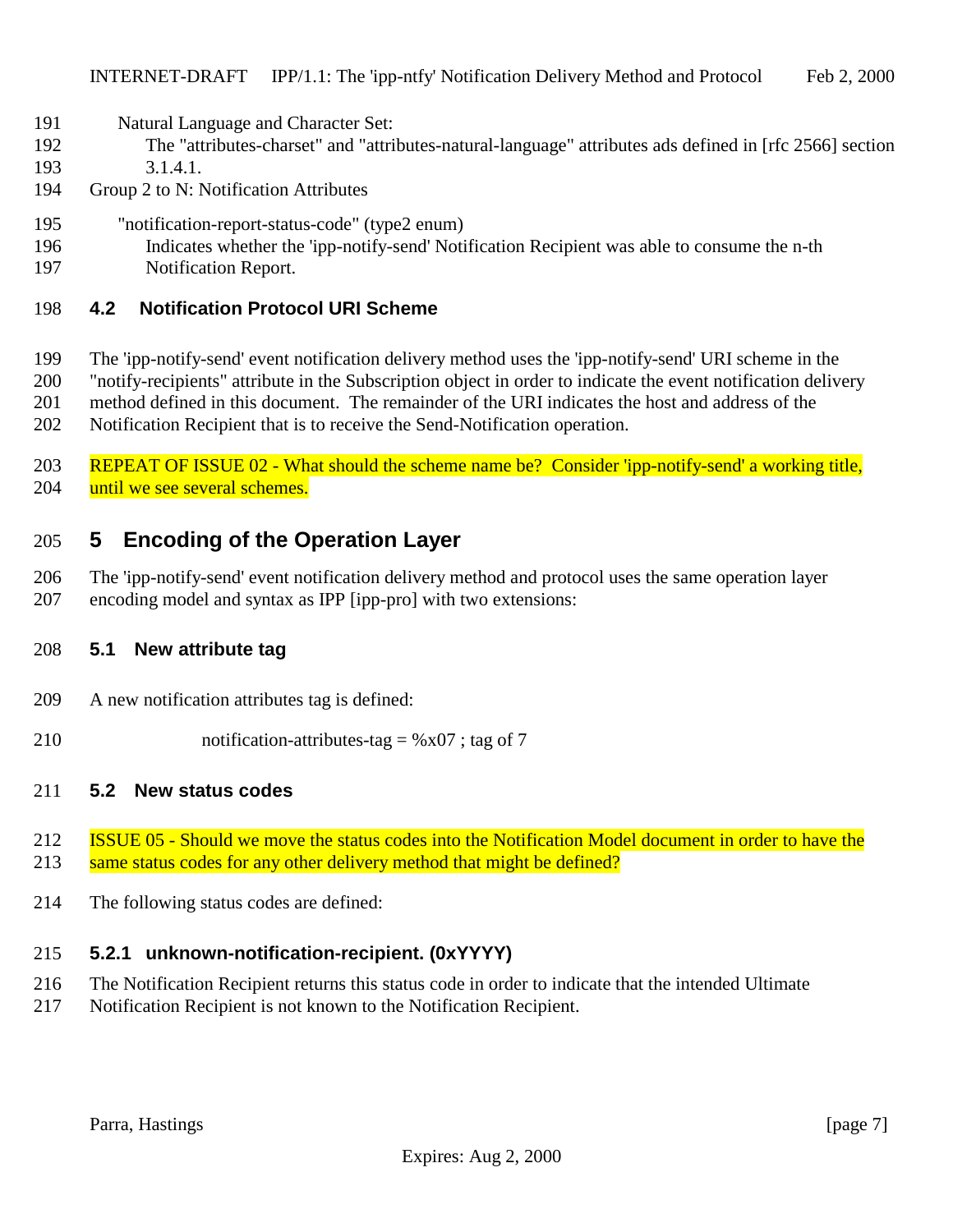#### <span id="page-7-0"></span>**5.2.2 unable-to-delivery-notification-report (0xZZZZ)**

 The Notification Recipient returns this status code in ordre to indicate that it was unable to deliver the event Notification to the intended Ultimate Notification Recipient.

#### **5.2.3 successful-ok-but-cancel-subscription (0xXXXX)**

The Notification Recipient indicates that it no longer wants to receive Notifications for this Subscription

object. Therefore, the Subscription object is canceled. Note: this status code allows the Notification

Recipient to cancel a Subscription object without having to be the owner of the Subscription object. Only

 the owner of the Subscription object can cancel a Subscription object using the Cancel-Subscription operation.

| version-number              | 2 byte                 |
|-----------------------------|------------------------|
| operation-id                | 2 bytes                |
| request-id                  | 4 bytes                |
| operation-attributes-tag    | 1 byte                 |
| attributes-charset          | u bytes                |
| attributes-natural-language | v bytes                |
| target-attribute            | w bytes                |
| notification-attributes-tag | 1 byte                 |
| notification-attr-list      | l or more<br>  x bytes |
| end-of-attributes-tag       | 1 byte                 |
|                             |                        |

The encoding for the Send-Notification Request consists of:

Where:

*version-number* is made up of a major-version-number of %d1 and a minor-version-number of %d0

indicating the 1.0 version of the 'ipp-notify-send' event notification delivery method and protocol.

*operation-id*, in the 1.0 version of the protocol, can only be 0x00003, Send-Notification.

 *request-id* is any 4 byte number provided by the notification source and must be matched by the notification recipient in the corresponding response to a request. It assists the notification source in associating operation responses with their corresponding requests. Note that this request id is independent of the request id embedded in the notification report, which is opaque to the delivery method but assists the notification recipient order and identity missing or duplicate notification reports.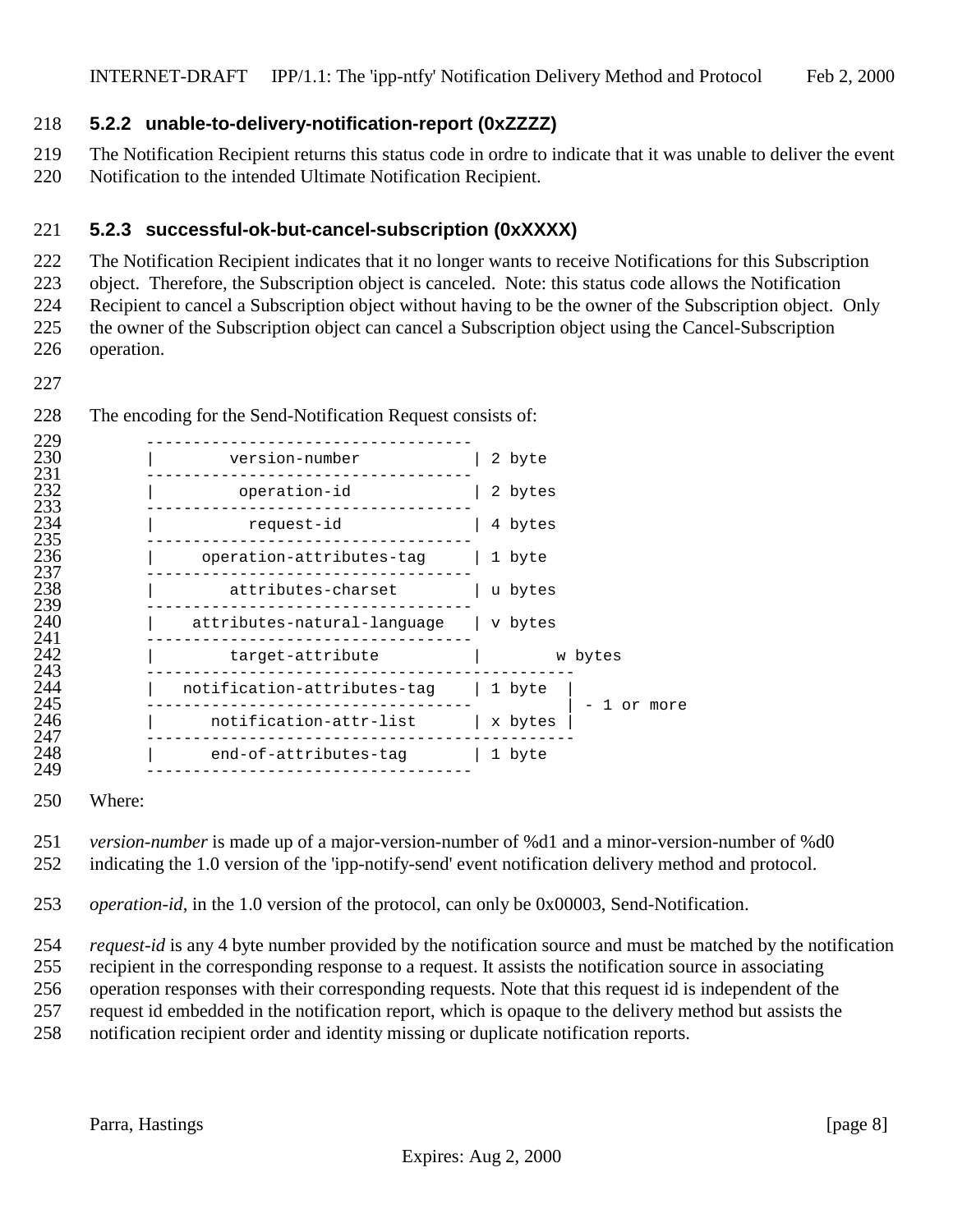- <span id="page-8-0"></span>*operation-attribute tag, natural-language-attribute, charset-attribute, target-attribute, and end-of-*
- *attributes-tag* have the same syntax and semantics as in [ipp-pro].

 *notification-attr-list* contains a list of the attributes that make up a single notification (see section 2 above) encoded using the syntax specified in [ipp-pro].

| 264               |                             |                   |
|-------------------|-----------------------------|-------------------|
| 265               | version-number              | 2 byte            |
| 266<br>267<br>268 | status-code                 | 2 bytes           |
| 269<br>270        | request-id                  | 4 bytes           |
| 271<br>272        | operation-attributes-tag    | 1 byte            |
| 273<br>274        | attributes-charset          | u bytes           |
| 275<br>276        | attributes-natural-language | v bytes           |
| 277<br>278        | target-attribute            | w bytes           |
| 279<br>280        | notification-attributes-tag | 1 byte<br>or more |
| 281<br>282        | ntfy-status-code            | 2 bytes           |
| 283<br>284        | end-of-attributes-tag       | 1 byte            |

The encoding for the Send-Notification Response consists of:

### **6 Encoding of Transport Layer**

- HTTP/1.1 [rfc2616] is the transport layer for this protocol.
- The operation layer has been designed with the assumption that the transport layer contains the following information:
- the URI of the target job or printer operation.
- the total length of the data in the operation layer, either as a single length or as a sequence of chunks each with a length.
- It is REQUIRED that an 'ipp-notify-send' Notification Recipient implementation support HTTP over the IANA assigned Well Known Port XXX (the 'ipp-notify-send' notification protocol default port), though a notification recipient implementation MAY support HTTP over some other port as well.
- Each HTTP operation MUST use the POST method where the request-URI is the object target of the operation, and where the "Content-Type" of the message-body in each request and response MUST be

Parra, Hastings [page 9]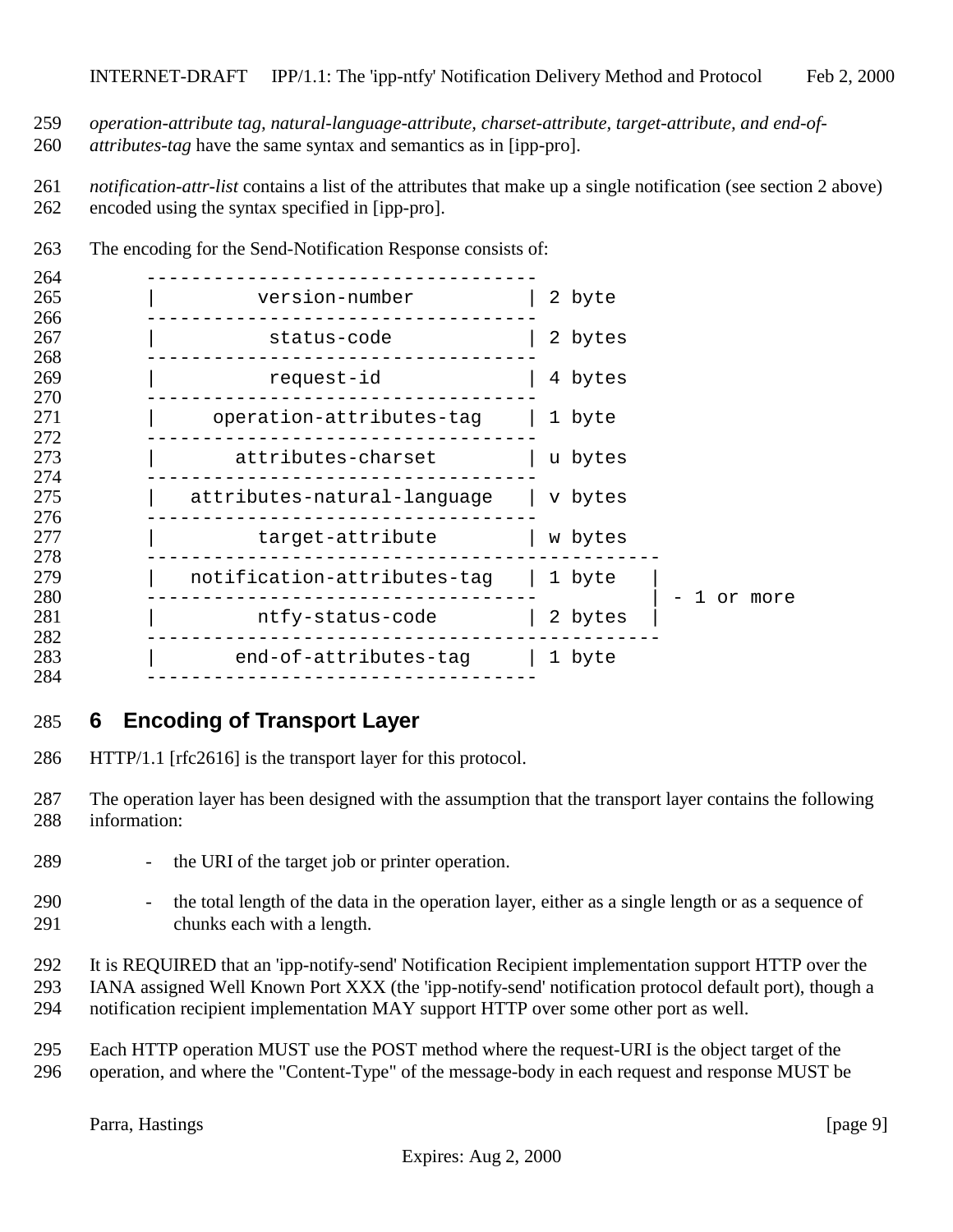<span id="page-9-0"></span> "application/ipp-notify-send". The message-body MUST contain the operation layer and MUST have the syntax described in section 3, "Encoding of Operation Layer". An 'ipp-notify-send' Notification Source implementation MUST adhere to the rules for a client described for HTTP1.1 [rfc2616]. An 'ipp-notify- send' Notification Recipient implementation MUST adhere the rules for an origin server described for HTTP1.1 [rfc2616].

 An 'ipp-notify-send' Notification Source sends a response for each request that it receives. If a notification recipient detects an error, it MAY send a response before it has read the entire request. If the HTTP layer of the Notification Recipient completes processing the HTTP headers successfully, it MAY send an intermediate response, such as "100 Continue", with no notification data before sending the notification response. The 'ipp-notify-send' Notification Sources MUST expect such a variety of responses from notification recipients. For further information on HTTP/1.1, consult the HTTP documents [rfc2616].

- An 'ipp-notify-send' Notification Recipient (server) MUST support chunking for HTTP notification
- requests, and an 'ipp-notify-send' Notification Source (client) MUST support chunking for HTTP
- notification responses according to HTTP/1.1[rfc2616]. Note: this rule causes a conflict with non-compliant
- implementations of HTTP/1.1 that don't support chunking for POST methods, and this rule may cause a
- conflict with non-compliant implementations of HTTP/1.1 that don't support chunking for CGI scripts

## **7 IANA Considerations**

 IANA will be asked to register this 'ipp-notify-send' notification delivery scheme and protocol and will be asked to assign a default port.

# **8 Internationalization Considerations**

 When the client requests Human Consumable form by supplying the "notify-text-format" operation attribute (see [ipp-ntfy]), the IPP Printer (or any Notification Service that the IPP Printer might be configured to use) supplies and localizes the text value of the "human-readable-report" attribute in the Notification according to the charset and natural language requested in the notification subscription.

# **9 Security Considerations**

 The IPP Model and Semantics document [ipp-mod] discusses high level security requirements (Client Authentication, Server Authentication and Operation Privacy). Client Authentication is the mechanism by

- which the client proves its identity to the server in a secure manner. Server Authentication is the mechanism
- by which the server proves its identity to the client in a secure manner. Operation Privacy is defined as a
- mechanism for protecting operations from eavesdropping.
- The Notification Recipient can cancel unwanted Subscriptions created by other parties without having to be
- the owner of the subscription by returning the 'successful-ok-but-cancel-subscription' status code in the
- Send-Notifications response returned to the Notification Source.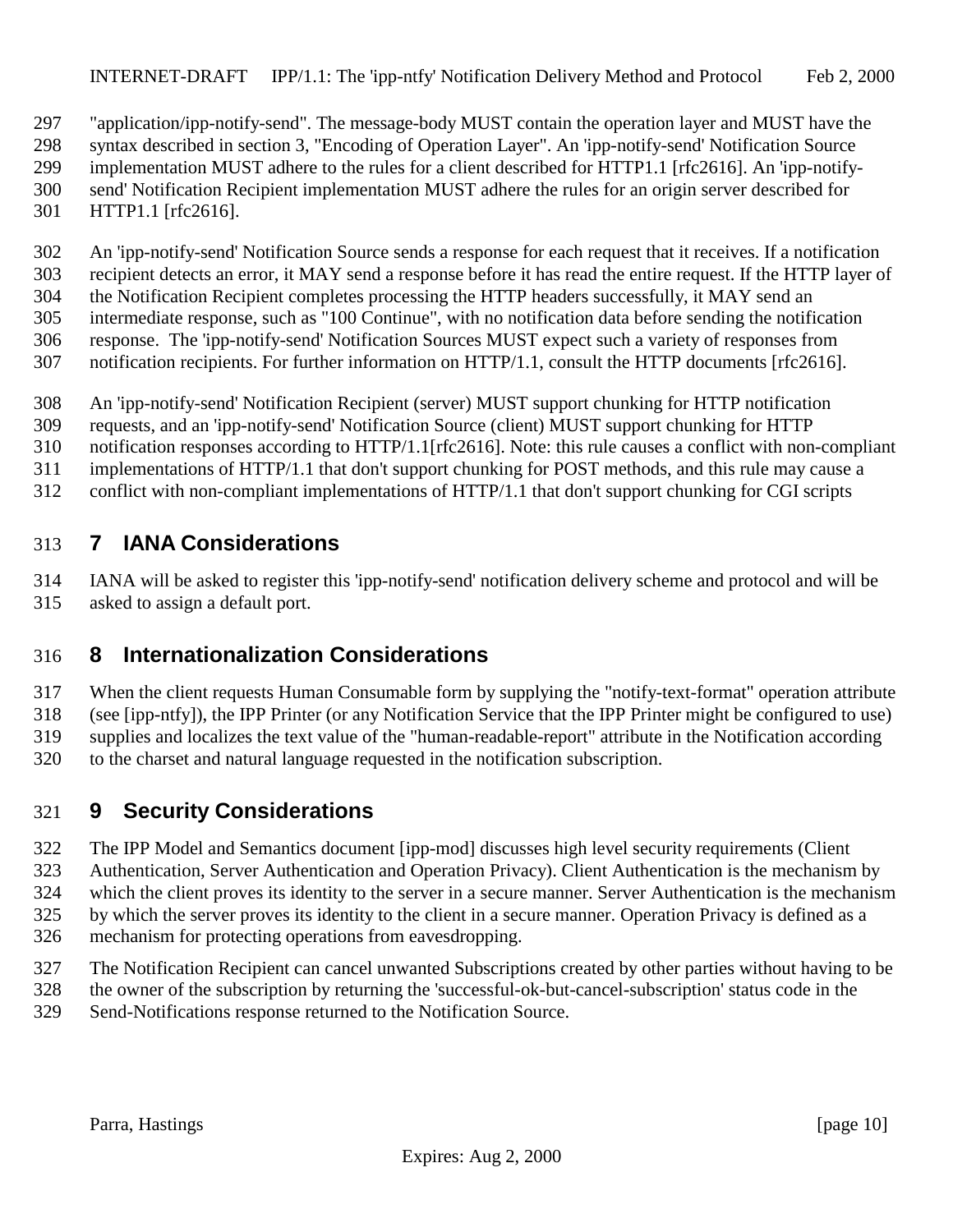#### <span id="page-10-0"></span>**9.1 Security Conformance**

 Notification Sources (client) MAY support Digest Authentication [rfc2617]. If Digest Authentication is supported, then MD5 and MD5-sess MUST be supported, but the Message Integrity feature NEED NOT be supported.

 Notification Recipient (server) MAY support Digest Authentication [rfc2617]. If Digest Authentication is supported, then MD5 and MD5-sess MUST be supported, but the Message Integrity feature NEED NOT be supported.

- Notification Recipients MAY support TLS for client authentication, server authentication and operation privacy. If a notification recipient supports TLS, it MUST support the
- 
- 339 TLS DHE DSS WITH 3DES EDE CBC SHA cipher suite as mandated by RFC 2246 [rfc2246]. All
- other cipher suites are OPTIONAL. Notification recipients MAY support Basic Authentication (described
- in HTTP/1.1 [rfc2616]) for client authentication if the channel is secure. TLS with the above mandated
- cipher suite can provide such a secure channel.

# **10 References**

- [ipp-mod] R. deBry, T. Hastings, R. Herriot, S. Isaacson, P. Powell, "Internet Printing Protocol/1.0: Model and Semantics", <draft-ietf-ipp-model-v11-04.txt>, June, 1999. [ipp-ntfy] Isaacson, S., Martin, J., deBry, R., Hastings, T., Shepherd, M., Bergman, R., "Internet Printing Protocol/1.1: IPP Event Notification Specification", <draft-ietf-ipp-not-spec-02.txt>, February 2, 2000. [ipp-pro] Herriot, R., Butler, S., Moore, P., Tuner, R., "Internet Printing Protocol/1.1: Encoding and Transport", draft-ietf-ipp-protocol-v11-03.txt, June, 1999. [rfc2026] S. Bradner, "The Internet Standards Process -- Revision 3", RFC 2026, October 1996. [rfc2616] R. Fielding, J. Gettys, J. Mogul, H. Frystyk, L. Masinter, P. Leach, T. Berners-Lee, "Hypertext Transfer Protocol - HTTP/1.1", RFC 2616, June 1999. [rfc2617] J. Franks, P. Hallam-Baker, J. Hostetler, S. Lawrence, P. Leach, A. Luotonen, L. Stewart, "HTTP
- Authentication: Basic and Digest Access Authentication", RFC 2617, June 1999.